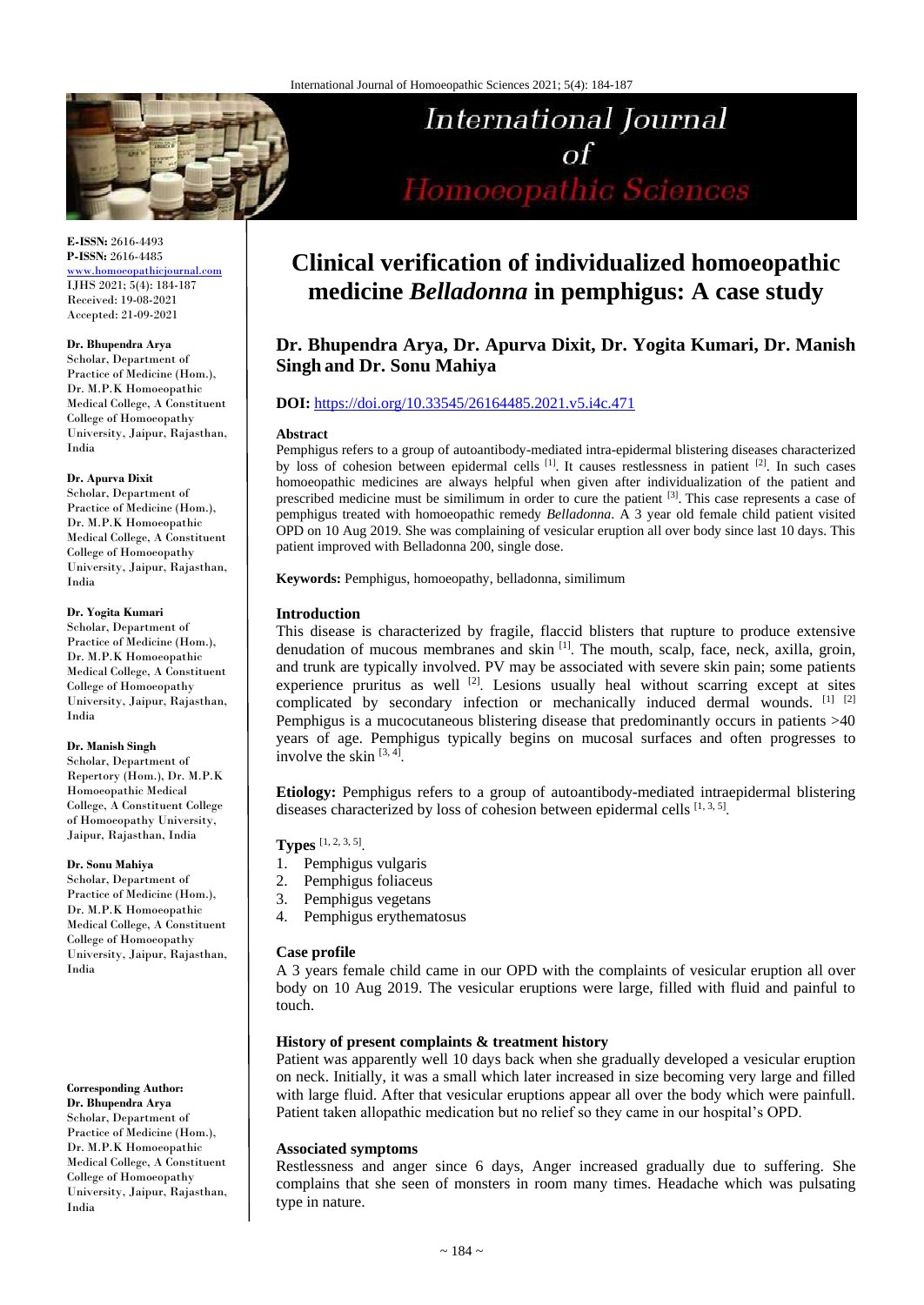**Family history:** All members healthy and alive with no significant medical history.

**Physical generals:** patient has normal appetite has a meal two times daily with no specific desire and thirst of the patient is of 1.5-2 liters of water per day.

## **Analysis & Evaluation of Symptoms**

**Mental generals**: The patient was restless with anger. She complains that she seen of monsters in room many times

**Clinical findings:** Appearance was ectomorphic, Height – 3'2"; Weight – 22kgs. Other general and systematic examination findings were normal.

**Provisional Diagnosis:** pemphigus vulgaris

**Table 1:** Analysis & Evaluation of Symptoms

| Mental general                   | <b>Physical general</b>  | <b>Perticular</b>                |
|----------------------------------|--------------------------|----------------------------------|
| Anger                            | Generalized restlessness | Vesicular eruption all over body |
| Mentally restlessness.           |                          | Eruption painful                 |
| Delusions of vision of monsters. |                          | Pemphigus.                       |
|                                  |                          | Pulsating type headache.         |

### **Miasmatic analysis of symptoms**

| <b>Symptoms</b>                  | Psora | <b>Sycosis</b> | <b>Syphilis</b> |
|----------------------------------|-------|----------------|-----------------|
| Anger                            |       |                |                 |
| Mentally restlessness.           |       |                |                 |
| Delusions of vision of monsters. |       |                |                 |
| Generalized restlessness         |       |                |                 |
| Vesicular eruption all over body |       |                |                 |
| Eruption painful                 |       |                |                 |
| Pemphigus                        |       |                |                 |
| Pulsating type headache.         |       |                |                 |

## **Dominant MIASM**: PSORA **Fundamental MIASM:** PSORA

## **Reportorial totality**

- The following rubrics were selected from RADAR 10.0: [10]
- Mind-Anger
- **Mind-Restlessness**
- Mind-Delusions- visions, has- monsters, of
- Generals-Restlessness
- $\blacksquare$  Skin-Eruptions vesicular
- $\blacksquare$  Skin-Eruptions vesicular painful
- $\blacksquare$  Skin-Eruptions pemphigus



Fig 1: Repertorization of case from Synthesis's Repertory using RADAR software [11].

## **Justification of selection of remedy and potency**

*Belladonna* 200/1dose/stat followed by *Phytum* for 3 days was first prescription because it covered maximum rubrics

with maximum marks after repertorization. *Belladonna* covered 7 symptoms out of 7. After comparison of symptoms from various books of materia medica,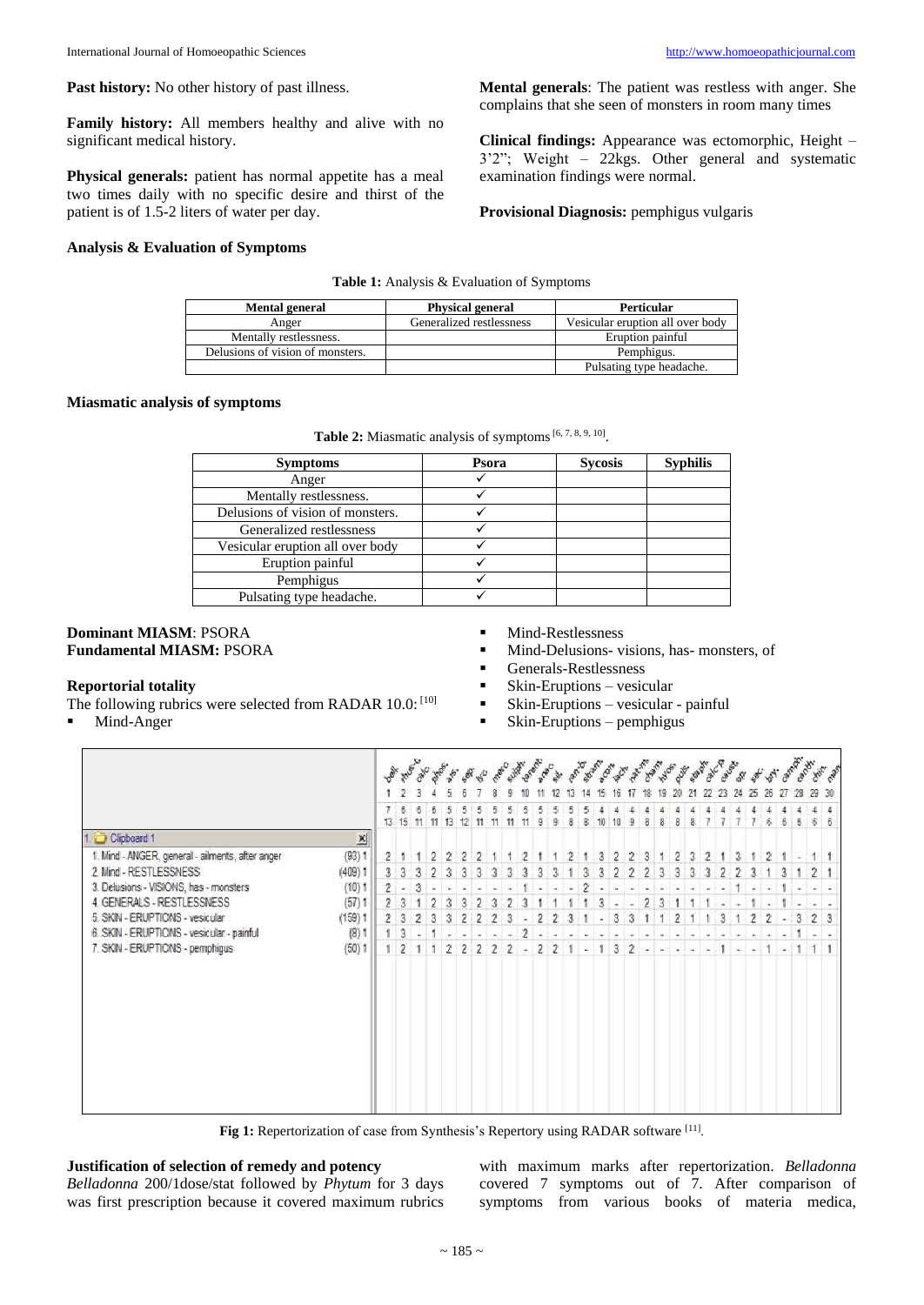*Belladonna* appears similimum to the totality of symptoms of the patient. Higher susceptibility (According to his work and habit) and the medicine covered maximum symptoms hence 200 potency was selected [12].

**Prescription Rx -** *Belladonna* 200 /1dose *Phytum* 30/TDS 3 days

# **Table 3:** Follow-ups with prescription and justification

| Date       | <b>Symptoms</b>                                                                                                                         | <b>Prescription</b>                         |
|------------|-----------------------------------------------------------------------------------------------------------------------------------------|---------------------------------------------|
| 10.08.2019 | Vesicular eruptions all over body, euption painfull, headache pulsating type,                                                           | Belladonna 200/1 dose Placebo /TDS for 3    |
|            | Delusions of vision of monsters, Mentally restlessness., anger                                                                          | days.                                       |
|            | [13.08.2019] Eruption became dry, pain decrease, decrease restlessness, decrease headache   Rubrum 200/1 dose Placebo /TDS for 15 days. |                                             |
| 29.08.2019 | No eruption, no restlessness, headache slightly present                                                                                 | Rubrum 200/1 dose Placebo /TDS for 15 days. |
| 12.09.2019 | No any complaints                                                                                                                       | Rubrum 30/TDS for 7 days.                   |





**Fig 2:** Before treatment